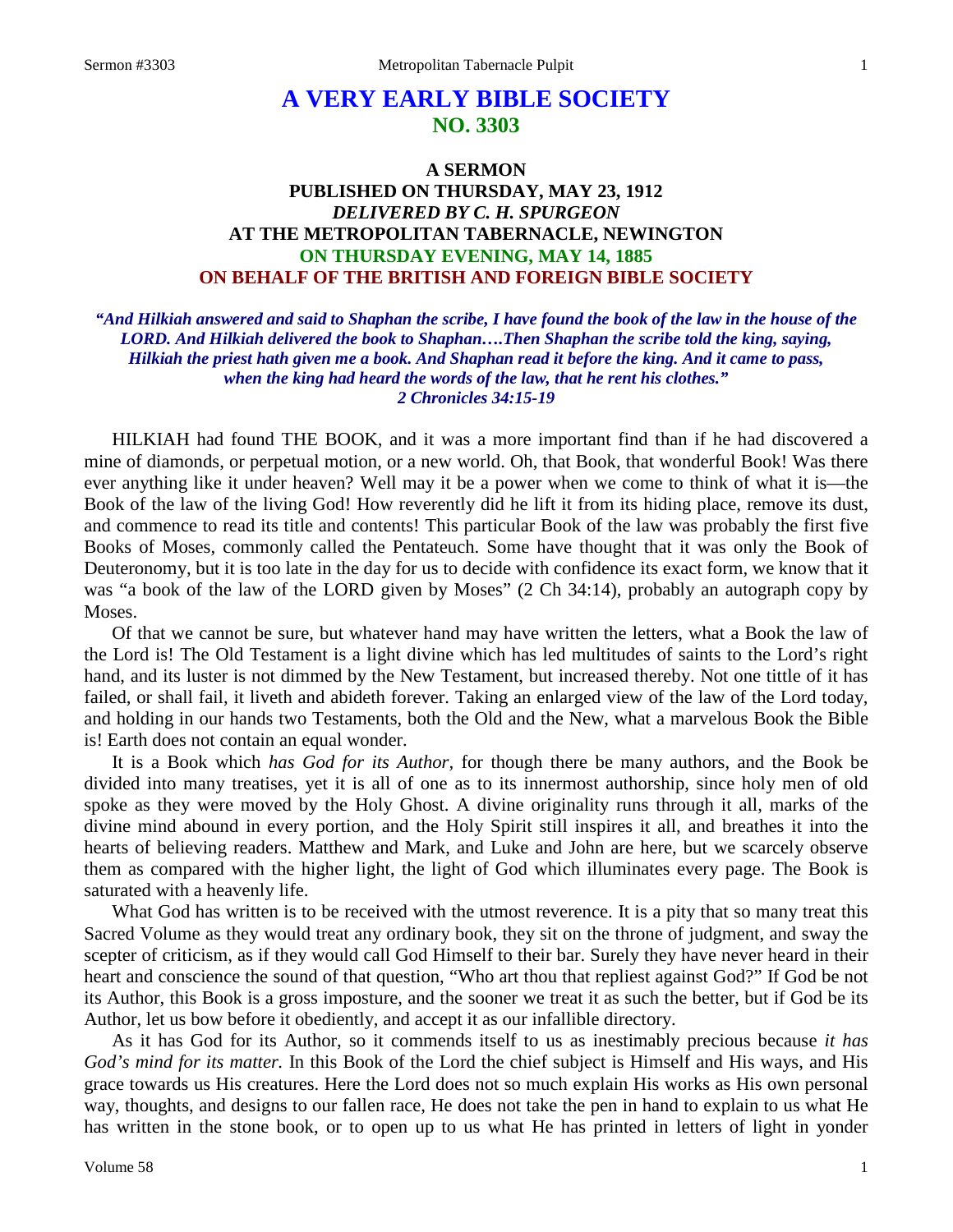constellations, but to reveal His glorious grace which He has caused to dwell in all its fullness in Christ Jesus our Lord. He has left us to find out what we may of visible things—a happy and healthful exercise for our minds, but He had something nobler to tell us when He inspired this Book. Herein He has told us His thoughts of man, and of the Man Christ Jesus, His thoughts upon our sin, and the ruin that comes of it, His thoughts as to how we may be saved, and what shall come out of that salvation.

The windows of this Book look towards heaven, and truly they are windows of agate—themselves precious and giving us a view of still more precious things. Its doors open into eternity, and its gates lead into glory. Every page points to holiness and felicity, and attract us thereto. Precious Book! I would say of Thee what David said of Goliath's sword "There is none like that; give it me." Thou art marrow and fatness, honey, wines on the lees well refined, yea, manna of angels, and water from the Rock Christ Jesus. Of all soul medicines Thou art the most potent, of all mental dainties Thou art the sweetest, and of all spiritual food Thou art the most sustaining.

As the Book has God for its Author, and God's mind for its matter, so does it become invaluable to us because *it is directed to us*. It is riot a letter written from God to the angels, nor is it sent to a race of beings alien from ourselves, but this Book is for men, and it is directed, not to our curiosity, nor to any of our lower faculties, but to the soul of our life, to the vital spirit of our manhood. It is God's Word to the innermost man—to our immortal part.

He speaks here not only to our ears, but to our souls. He directs His teaching not to that part of us which shall die, but to that part of us which shall never ceases to be, but shall be immortal as Himself. If ever a man ought to concentrate all his faculties, and pray to be in the best mental order, it should be when he comes to study the Word of God upon matters which concern His noblest being.

God grant, therefore, that in our hearts we may feel deep reverence for this marvelous Book which we shall not now lose as Israel almost lost it—whose copies will never become scarce, as they were in Josiah's day. The Word of the Lord will always be precious, but not through scarcity of copies now that the Bible Society is scattering them thick as autumn leaves. They will be always gems for value, and yet as pebbles of the brook for multitude.

He that reads this wondrous Book aright may well value it *because of the boons which it will bring him.* It will tell him how to be rid of all his sin, and free from the slavery of Satan. It will teach him how to bear his present burdens and quit all needless cares. It will be a guide to him through the maze of life, a pillow for the bed of death. It will give him joy and peace through believing when the thickest troubles shall gather round about him, and it will make him ready for the future world when brightest glories shall shine upon him.

Whatever thou needest for time or for eternity, this Book shall either give it to thee, or point thee to Him who has it ready to give to thee if thou wilt bend thy knee before Him. It is a golden mine of truth, and infinitely more, it is a treasury of blessings and delights, and even then, I have not fully described it. It has for thee, O sheep of the Lord, all that thy good Shepherd sees that thou hast need of! Here are the green pastures wherein He maketh thee to feed and to lie down, and here flow the still waters, whereof if a man drink, he shall never thirst, but shall joy and rejoice in God for ever.

I do not wonder that Hilkiah and Shaphan had the same value for the smaller Book which we believers in Christ have for the larger edition of it, for even a fragment of it is priceless. I do not wonder that they considered their treasure to be worthy of being brought before the king. If they had discovered where hidden coffers had been concealed by Solomon and the great kings that succeeded him, they would not have procured so glorious a present for the king of Judah as when they suddenly stumbled upon this Book of the law of the Lord.

**I.** Tonight I shall try to speak of the whole question under three heads. And the first will be this, here is an instance of that PECULIAR PRESERVATION which God has extended to the Scriptures which He has inspired.

It would seem, from this narrative, that copies of the Word of God had become extremely rare, for no other copy was known to exist. If anyone had known where there was a copy of the Pentateuch, the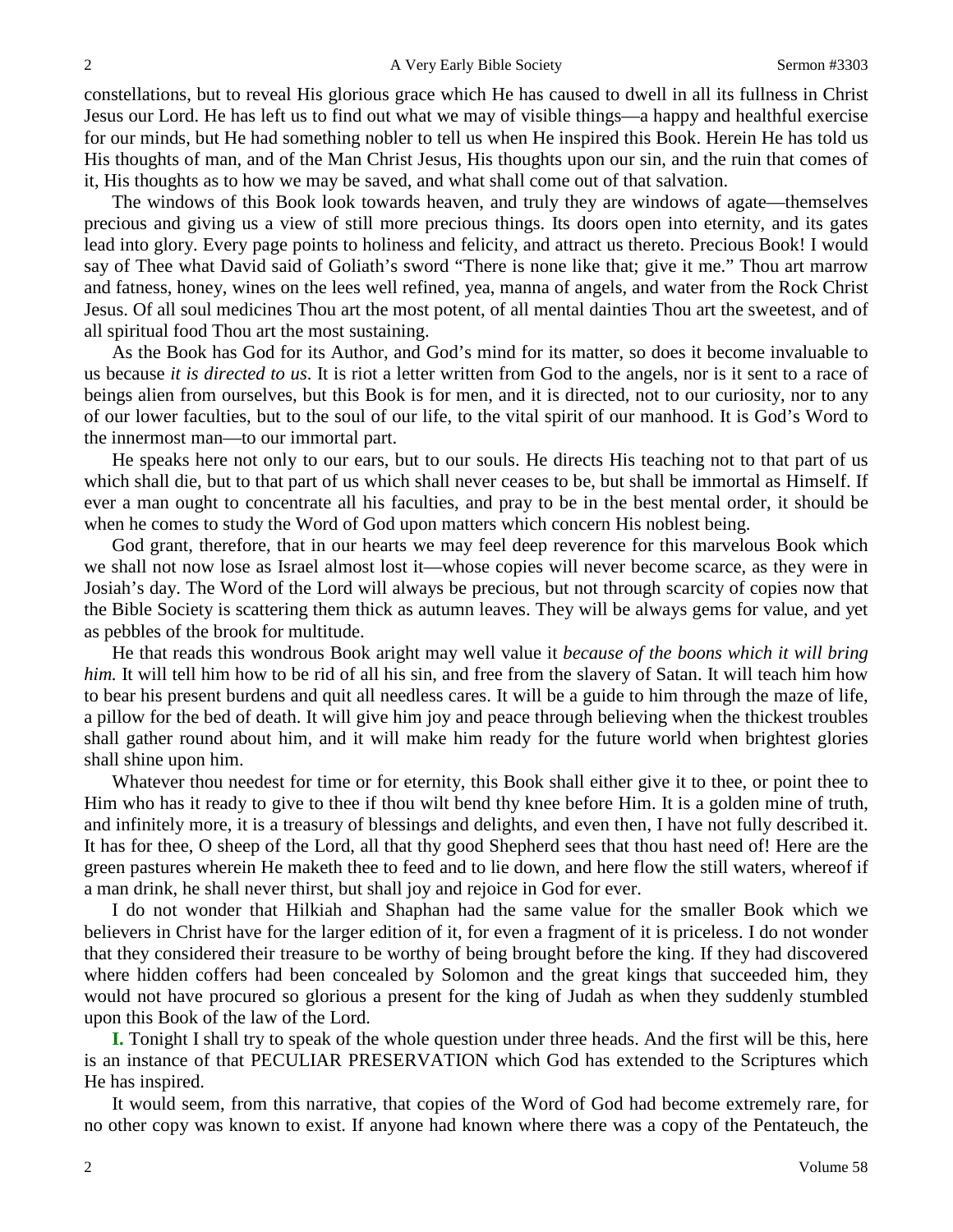priest would have known, or the pious king's secretary would have been informed of it. These appear to have been gracious men, learned men, and men to whom the people came, surely, if such a thing was procurable, they would have possessed a copy of the law of the Lord. Perhaps the faithful scattered up and down through Israel and Judah had copies of the Book, but they had grown so accustomed to conceal them from their persecutors that they kept the secret to themselves. If there were other copies, they were not known to those who had the best means of discovering them.

When Hilkiah discovered this copy of the Word of God, he was greatly surprised and overjoyed. What a singular providence it was that the Book was not quite destroyed! How fortunate that the one copy should have been left! It is believed by many—and I think that their belief is correct—that this was the standard copy. If it was not the original, yet it was an authorized transcript which was to be regarded as the correct text, and it had been laid up in the ark of the Lord for that purpose. Perhaps, in some dark hour, for fear that it should be discovered even in the secret shrine of the tabernacle, a priest had hidden it away.

The tradition is that it was buried beneath a heap of stones when Ahaz was seeking out copies of the Word to destroy them. By the divine providence of God, this one standard copy had been preserved, and now came to light. It may have been hidden carefully, then providence had provided the caretaker. It may have been thrown away carelessly, then providence had made even that carelessness to be the means of preserving the treasure. In any case, the law was still among men, and it had now fallen into careful and reverent hands. The God who gave it had preserved it.

Now look you along through all the ages, and if you are a reverent believer in the Word, you will be filled with grateful wonder that the Sacred Roll has been preserved to us. Through what perils it has passed, and yet, as I believe, there is not a chapter of it lost, nay, nor a verse of any chapter. The misreadings of the copies are really so inconsiderable, and are so happily corrected by other manuscripts, that our Bible is a marvel in literature for the comparative ease with which the correct text is discoverable.

It seems to me that God's divine care has extended itself to the whole text, so that, with far less care than would be needed by any classic author, the very words of the Holy Spirit may be known. As the wings of cherubim overshadowed the mercy seat, so do the wings of providence protect the Book of the Lord. As Michael guarded the body of Moses, so does a divine care secure the Books of Moses. I invite lovers of history and of famous books to look into the interesting story of the immortality of Scripture. Let us think of that special preservation with reverent gratitude.

The God of Israel had given rules for the preservation of the Scriptures, but they had evidently fallen into disuse. It is expressly laid down in the Book of Deuteronomy that each king was to copy out the Book of the law for himself. We have no evidence that any one of them did so. Most of the ordinances of the Lord to His chosen people were neglected almost as soon as they were given. Even in the wilderness, during forty years, the rite of circumcision, which lay at the base of everything, was unobserved.

The feast of tabernacles was not kept for many and many a year, and the Passover, the most solemn of all rites, was not carefully celebrated, indeed, it had never been properly observed from the days of Samuel to the days of Josiah. It had been altered and debased from its original form. Alas! Christian ordinances have suffered from the same tendency to change. This proves the depraved nature of man, and his unwillingness to walk in the path of obedience. The plan of preserving the Sacred Book by the kings copying it had fallen into disuse, and hence the extreme scarcity of manuscripts around the court, yet even then the Word did not fail.

Nor was the Scripture alone in danger from the neglect to preserve it, but furious persecutions had been raised against the Holy Volume. The haters of it slew the prophets, broke down the memorials of God's goodness to His people, and polluted the holy place of the Most High, and their rage did not spare His statutes. The law must be destroyed, or they would be still rebuked.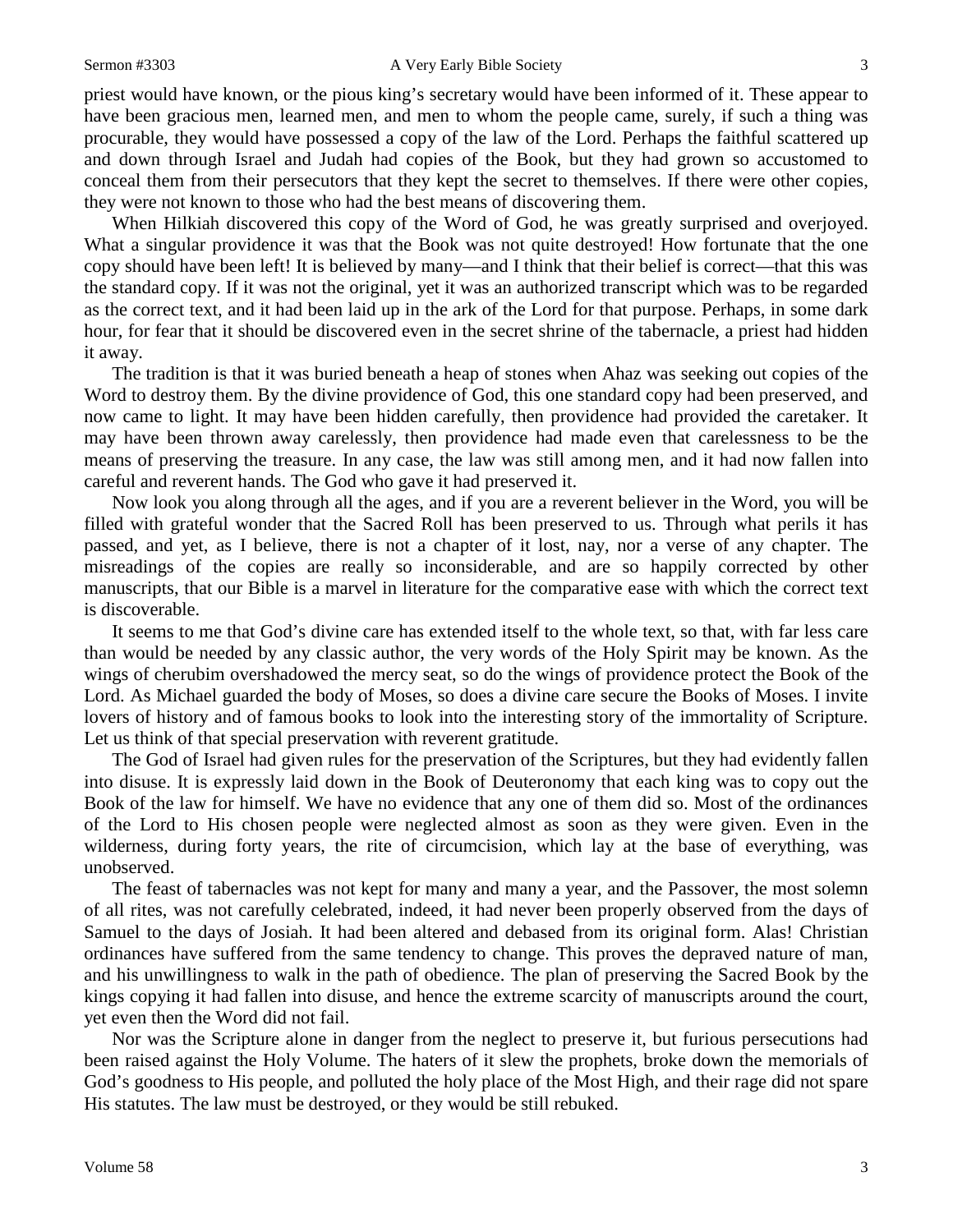You know, brethren, how from century to century that church which has no foundation in the Word of God has, with desperate determination, hunted after every copy of the inspired Volume to destroy it. It is not very long ago since that unchangeable church called the Scriptures "dangerous pastures." Who and what must the shepherds be who use such language concerning the law of the Lord? But with all their burnings they have not destroyed the Book. With all their inquisitions and torture chambers, faith in Scripture has survived. Still the Book teaches and preaches with a divine unction and authority.

What Popery could not do, infidelity shall not do. Infidelity, some years ago, was going to blot out the name of Jesus from under heaven! Its boastful champion said that he was but one man, but in a few years, he would undo all that was accomplished by the twelve apostles. His name is left to execration, the work of God goes on better than ever it did, and the grand old Book is scattered everywhere, falling fast and thick as snowflakes in the time of winter. I might almost say that the copies of the Bible are in number comparable to the sands of the sea.

Think of nearly a million penny Testaments being scattered in a single year in this one land! These are leaves of the tree of life for the healing of the nations. There is a blessing in every line of the Sacred Record both for the present age and for years to come. This Word must abide among men till time shall be no more. God be thanked for it.

The passage before us is a very beautiful instance of how under every difficulty, when every regulation has been neglected, and the utmost fury goes forth against the Word, yet the Word liveth and abideth forever. The fact is, that providence is the ally of revelation. From the Word of the Lord creation started, by the Word of the Lord creation is sustained, and everything seems to know the source from which it came, and every creature lends itself to the preservation of that grand Word by which it exists.

Depend upon it, brethren, the Book is not alone, God is always with it. God hath put a wall of fire around the revelation of His will, and with omnipotence He guardeth it against all who would harm it. God is always with those who tremble at His Word, and when there shall come times of darkness and of sorrow, and ye shall hear of wars and rumors of wars, never question what the end will be, for "the Word of the Lord endureth for ever." He that sitteth on the floods as King for ever and ever will so order all things that His Word shall have yet greater sway, and His Gospel shall conquer the hearts of men.

But oh, how should we love the Book, and how should we stand up for it, and guard it jealously, since God has guarded it so well! Let every man of God be like Solomon's valiant men of Israel, who watched about the bed of the king, each man with his sword upon his thigh because of fear in the night, for there is much fear just now for the truth of God. I mean, of course, to us poor puny beings there is danger, there is no fear in the great heart of the Eternal. There is no fear as to the accomplishment of His purposes, for He is strong in power, and not one faileth.

What our fathers preserved with their blood we will preserve with our lives. That which bore them to a martyr's death, singing as they went, we will not consent to throw away. If any man has another Gospel, let him keep it, I am satisfied with mine. If any man has found another Bible, let him read it, I am satisfied with my mother's old Bible, and the Bible of my ancestors.

If discoveries are to be made concerning a new way of the salvation of men, let them make them who care to do so, the old way has saved me, and the old way has saved multitudes of others, and therein shall I abide, God helping me, come what may, and so will you, my brethren, and together we will rejoice that God preserves His Book, and continues to give His Holy Spirit with it. God will uphold the truth that is in this Book, and the men that hold that truth shall be upheld. "For ever, O LORD, thy Word is settled in heaven," and similar eternal settlements are made for all whose hope is fixed upon that Word.

**II.** Having glanced at this, I ask you to think for a little upon another point, and that is THE COMMENDABLE COMMUNICATION CONCERNING THIS BOOK.

Hilkiah finds it, Hilkiah hands it to the royal secretary, whose name was Shaphan. Shaphan reads a bit of it and makes quite sure that it is what it professes to be, and then straightway he goes with it to the king. The king holds a Bible-reading with him, and when the; king has read the Scared Roll himself, he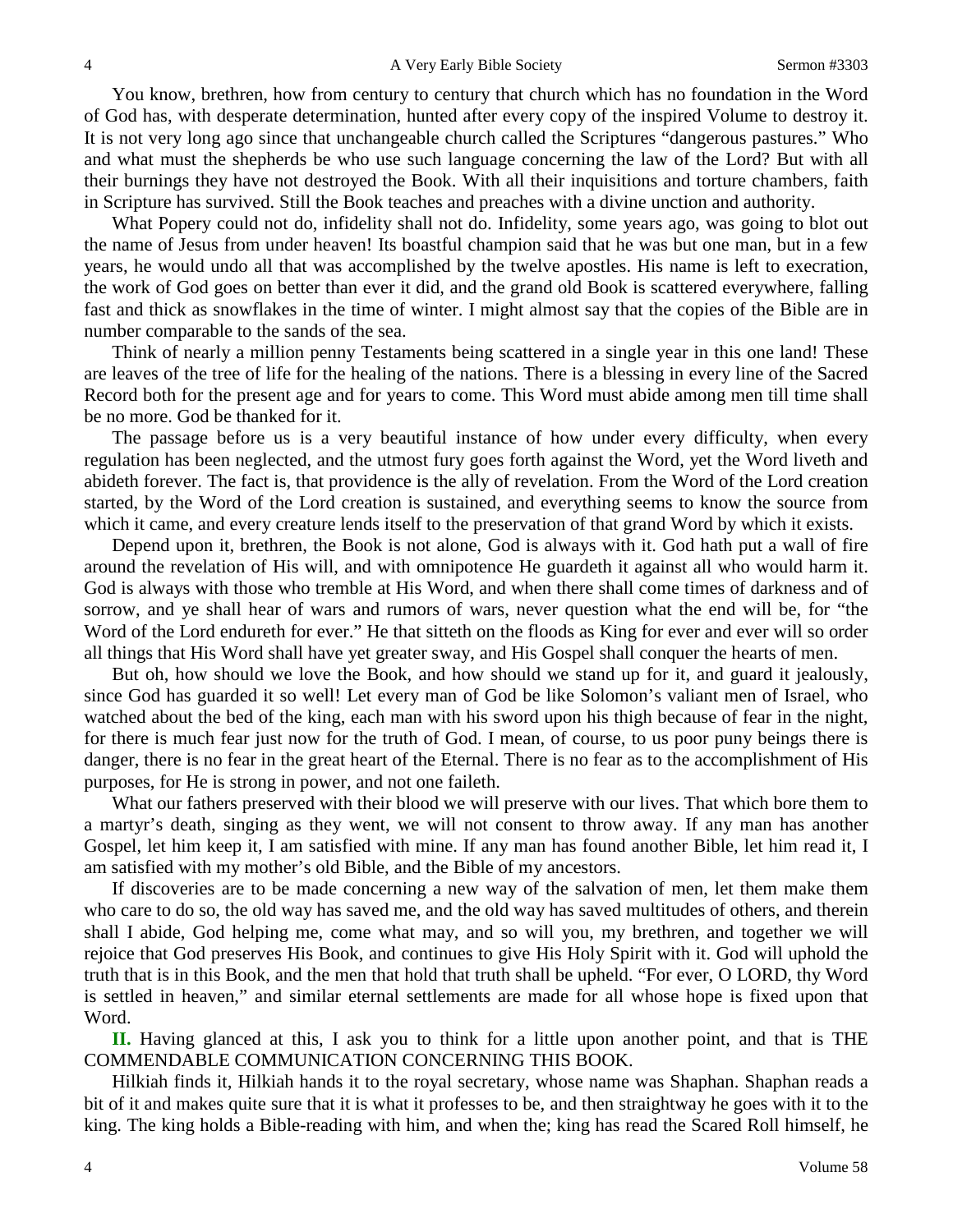summons all the people, and reads the Book to them. The point is this, if you have found the Word of God, make it known to others. Keep not this honey to yourself.

Hilkiah handed to Shaphan the Book without note or comment. It was the Book with no apocryphal matter rolled up with it. It was the Book of the law of God in its purest state. He who found the Book delighted in it, but he passed it on, and the next passed it on, and the next passed it on, and the next circulated it still further. All the nation soon heard of what was written in the Book. The handers-on of the Volume do not appear to have tarried long. Hilkiah rejoiced and said to secretary Shaphan, "I have found the Book of the law," and Shaphan did not delay a month, but went straight away to let the king know, and the king, after he had rent his clothes, and expressed his sorrow for national sin, and inquired at the hand of the Lord's prophetess, published the divine message to the people, and read the law to them.

The moral is, continually make known God's Holy Word. If thou hast obtained light, let thy brother light his candle at thy candle. If thou hast seen anything of God, tell thy brother what thou hast seen. Let not God's Book grow moldy in thine own hand, but pass it on, and let another read what thou hast read to thy salvation and to thy comfort, that he also may be saved and comforted. Let your light shine. Scatter the bread of heaven. Distribute the balm of Gilead.

How can we, do this? Well, I believe that it is the duty of every Christian man not only to preach the Gospel, and to tell to others of his own experience of it, but also literally to pass on the Book itself. You may possibly make a mistake as to your explanation of it, but you will make no mistake if you give away the Book itself and pray the Spirit of God Himself to explain it to the reader. Money should be spent by each one of us in scattering Bibles. With Testaments at a penny, who would not give Testaments away? With Bibles so cheap as they are, and withal so beautiful to look upon, many of them, who would not think it a good investment frequently to give to the young, to your relatives, to your friends, a copy of the Book?

Suit the size of the copy to the person, and so give that your present will be valued. What better marriage gift than a family Bible? What better present for an aged person than one of the large-print Bibles? Oh, what gladness you might give to many a humble cottager by the present of such a Book! I have seen them with their old thumbed Bibles, trying to read them when they have strained their eyes, and I have pitied them. We who are, getting old know the luxury of a fine large print. You who have the means should take care that there is not an elderly person who, for lack of large type, is unable to read the Word of God. I hope that few houses are quite without a copy of the Word of God, but while I hope so, I have often had my hopes very rudely dashed to the ground by discoveries of people who possess no Bible.

I fear also that millions, who possess copies of the Word of God, never think of reading them. I have been at night, not far from here, in the houses of persons thought to be respectable, and there has been death very near, and I have said, "Bring me the Bible, that I may read a passage of Scripture," and they have hunted high and low, and none has been found. This was not for lack of means to buy, but for lack of care to have. It is for us, at any rate, to endeavor liberally to scatter copies of the Word.

You are doing this when you help the man who spends his life in the work of translation. How can there be Bibles to give away in foreign languages until the Book has been translated into them? The scholar must live while he has the work of translation to do. Subscriptions given to the Bible Society are a handing over of the Scriptures to tribes that sit in darkness, who by this means shall see a great light.

If you cannot give away Bibles, I believe you do a good work when you sell them or give money to help to produce them cheaply. If you cannot afford a whole Bible, something is done when a portion is given away, or a Gospel is left in a cottage. You can never tell what may come of a single portion of the Word of God—ay, of a leaf of it. Instead of regretting, as I have heard some do, that Bibles are sometimes sold for waste paper, and goods are done up in them, I am glad that it should be so. I admire the enterprise of Andrew Fuller, and some others long ago, who printed hymns upon papers which were to be used in the sale of cottons and other small wares. They gave those papers to tradesmen that they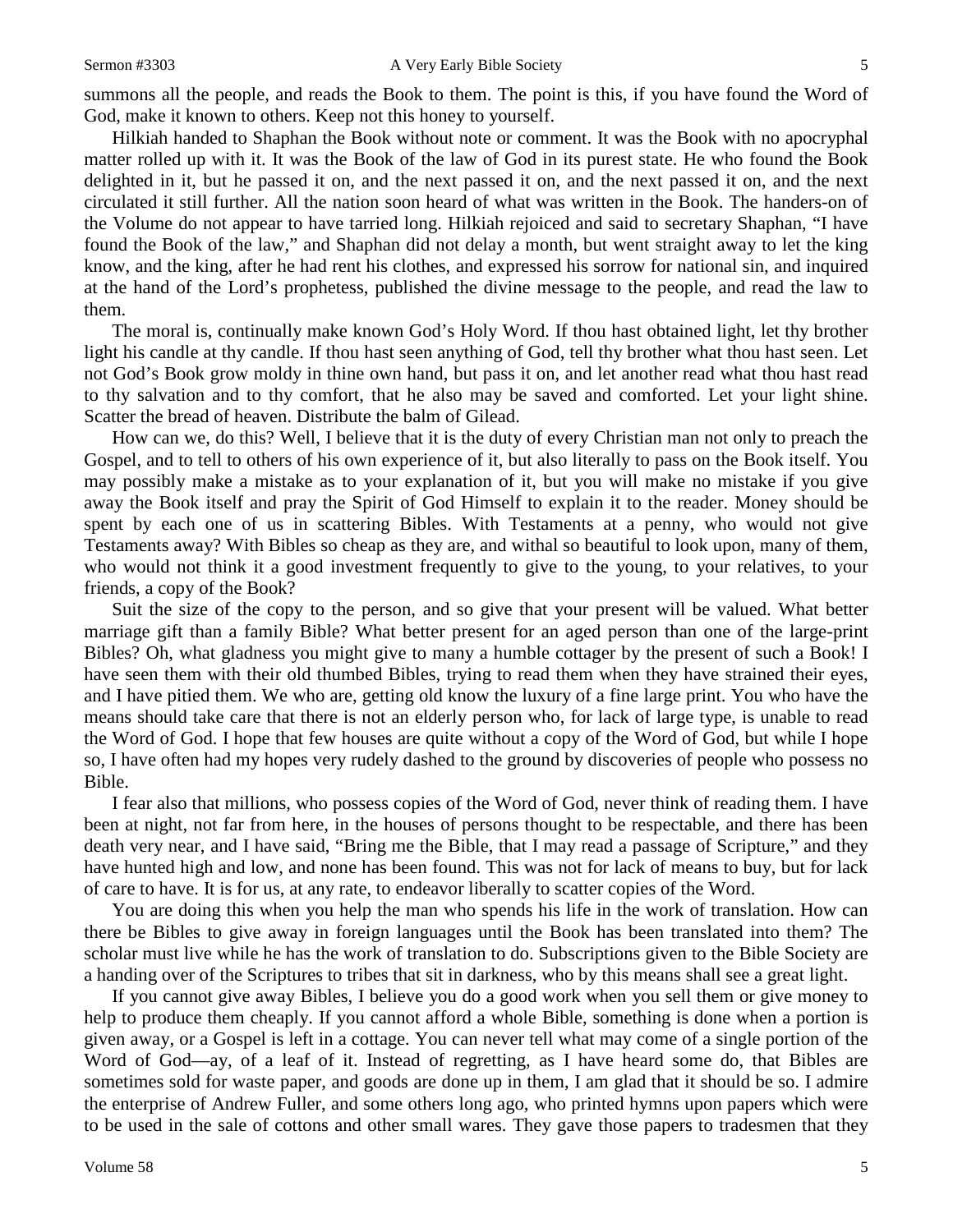might do their goods up in them. So long as the truth does but travel, it does not matter how. If you can place the Bible where men may read it, who knows what may result?

I knew a friend who, in purchasing his tobacco, found it done up in a passage of the word of God, and by the perusal of that portion became a converted man. Let us not be afraid of what will become of the Book, for it is quite able to take care of itself, only let us imitate Hilkiah and Shaphan and Josiah, and make it known wherever we have the opportunity. Hast thou bread to eat while the multitudes are dying of hunger in the streets, and wilt thou eat thy morsel alone? Then shame on thee!

Is the plague mowing down its thousands, and hast thou medicine that can stay the disease, and dost thou conceal the recipe and hide the remedy in thine own chest? Then shame on thee! Dost thou see millions going down to hell, and hast thou the good news of how they may escape that place of misery, and enter into glory, and wilt thou not tell it, or wilt thou not hand it on in the form of a Book? Then shame upon thee! How is he a Christian who has no sympathy with the Bible Society? How is he a Christian who in some shape or other does not spread this matchless Word?

**III.** And now, lastly, I want to call your attention to the best thing of the whole, and that is, notice THE IMPORTANT INFLUENCE OF THIS BOOK WHEN IT WAS READ.

We find that, as soon as the king heard the words of the law, *he rent his clothes*. First of all, he read it. The Book has no value if it be not read. Nowadays, we do not so much need Bibles as Bible-readers. Are any of you in that condition—that you would not be without a Bible in your house, and yet you never read it? Do you treat this Book as a fetish? Do you reverence words which you do not care to read? Is there some kind of witchcraft about paper and binding in a certain form? Do you think it a very pious thing to put a big Bible under your arm, and march to a place of worship with it, and yet never read it? Oh, fall not into such folly! It is the reader and the understander of the Word who gets the blessing from it. This Book is like a nut, and you must crack the nut by reading and meditation, and so get the kernel, or it will not feed your soul.

Now, the first result of this Book upon the king was, that he rent his clothes. How many here present, if they would but read the Word, and if the Holy Ghost would bless it to them, would have to rend their hearts, if not their garments! You, my friend, if you are not born again, if you are not a believer in the Lord Jesus Christ, are in such a, condition that, if you knew your danger, the joints of your loins would be loosened, and for fearful astonishment you would be ready to fall to the ground.

You are in the gall of bitterness, and in the bonds of iniquity, and do not know it. You lie under the wrath of God, and the curse of the law is upon you, and you do not know it, and all for want of reading and believing what this Book would tell you—would tell you most assuredly and infallibly. I fear me, there never is a congregation without a considerable number who have need to read this Book, if for nothing else, in order that they might know their real state.

There is a prayer which I often pray, and I venture to commend it to many here, I pray, "Lord, let me always know the worst of my case." I cannot bear the idea of being self-deceived, of fancying that I am rich and increased in goods, and have need of nothing, when in God's sight I am naked, and poor, and miserable. Read your Bibles, that you may be honest with yourselves—that you may not deceive yourselves by thinking that you are something when you are nothing. That is the first effect of the Word. "Oh!" say you, "it would make me miserable even to read it." Very likely it would, but by such misery you would come to sure and healthful happiness. By such a disturbance you would come to a lasting send acceptable peace.

After the king had rent his garments, *he then began to inquire after the God who had sent this Book*. Now, notice this. If any of you have never done this, pray that you may read the Book—ay, read the more terrible parts of it as well as the more cheering portions, in such a way that, having read it, you may seek this God who thus speaks to you in loving faithfulness. Endeavor to learn of him how you may be saved, labor to know him personally, for it is written, "Acquaint now thyself with God, and be at peace."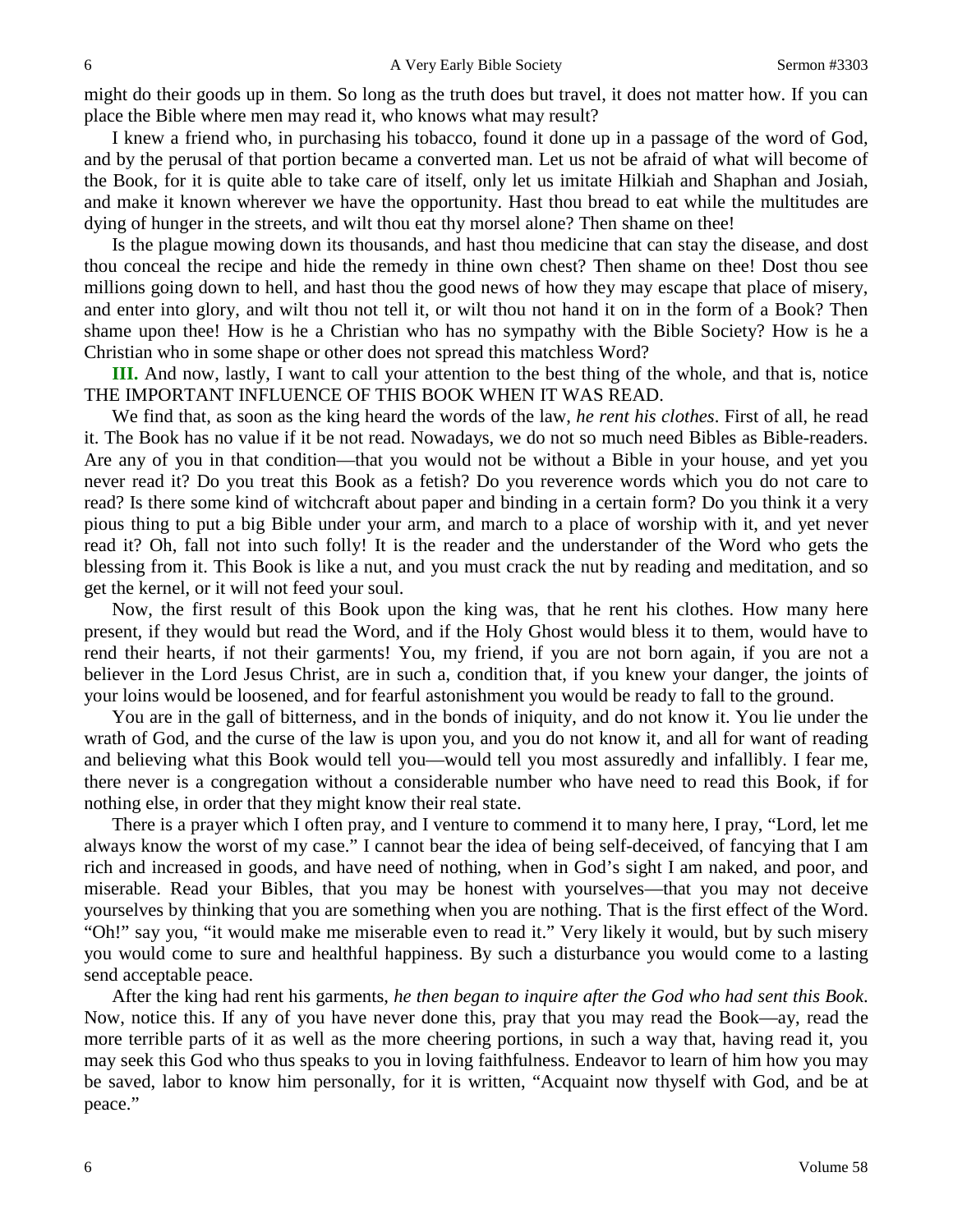It is of no avail to be acquainted with the Scriptures if you are not acquainted with God. You may read the Scriptures till you perish, unless you see God in the glass of Scripture, for it is to him that you must come. A personal Christ must have personal dealings with a personal sinner, or else there will be no personal salvation. And the value of the Book lies mainly in this—that it does not let you stop at itself, but it points as with a finger of light to the cross, and with a still small voice it whispers, "There your hope lies. Look there."

The Lord Jesus takes up the cry of the Book, and utters that gracious command, "Look unto me, and be ye saved, all the ends of the earth." O that you would look and live! Scatter the Bible, Christian people, in order that it may be like a sharp two-edged sword to kill self-righteousness, and that it may also be a finger of love to point sinners to the cross of Christ.

After this happened, and Josiah began to understand the Book, *he entered upon a reformation*. I will not say how many things in England need reformation, but certainly we need it in a great many forms, ecclesiastical, doctrinal, social, moral, and political. The Bible is the greatest of reformers. You thought, perhaps, I should have applied that term to Luther, or Calvin, or Zwingle, but this is the reformer that reformed Luther, this is the teacher that instructed Calvin, this is the prophet that fired the heart of Zwingle.

Whilst this Book is extant, error will always be in danger of overthrow. An open Bible, and men may cavil, and criticize, and invent new doctrines if they please, but this is the rock on which they will split. As God lives, His truth must live, and all that is of man's imagining and scheming, and that comes not out of this Book, shall be broken to pieces. The grass withereth, but the Word abideth. "Whosoever shall fall upon that stone shall be broken; but on whomsoever it shall fall, it will grind him to powder."

If you seek to have the social fabric purged of the leprosy which now eats into its very walls, scatter this Book. If you want to uplift the fallen, and to purify the defiled, scatter this Book, that men may be cleansed by it. If you want to see the Church of God made one, and her various dividing errors put away, scatter this Book. If you desire to see a blessed unity in the truth, scatter this Book. If you would dispense a perfect blessing, scatter the Bible, for all good lies here.

We need no novel teachings to restore the glory of the church, we only need to come back to the purity of Scripture. That great reformation which broke down all the idols in Judah and Israel came of the discovery of this Book, and shore remains for us at this day no better means of reform and revival. God send to England this choice mercy, that it may become a Bible-reading nation, a Bible-loving nation, a Bible-obeying nation, and that shall be the best thing that can happen to our native land. God grant it!

#### **EXPOSITION BY C. H. SPURGEON**

#### *2 CHRONICLES 34:14-33*

**Verse 14-15.** *And when they brought out the money that was brought into the house of the LORD, Hilkiah the priest found a book of the law of the LORD given by Moses. And Hilkiah answered and said to Shaphan the scribe, I have found the book of the law in the house of the LORD, And Hilkiah delivered the book to Shaphan.*

This was a very remarkable find. Of all the discoveries that they might have made, they could have discovered nothing that would work so much good to all the people as this "book of the law of the LORD given by Moses."

**16-19.** *And Shaphan carried the book to the king, and brought the king word back again, saying, All that was committed to thy servant, they do it. And they have gathered together the money that was found in the house of the LORD, and have delivered it into the hand of the overseers, and to the hand of the workmen. Then Shaphan the scribe told the king, saying, Hilkiah the priest hath given me a book. And*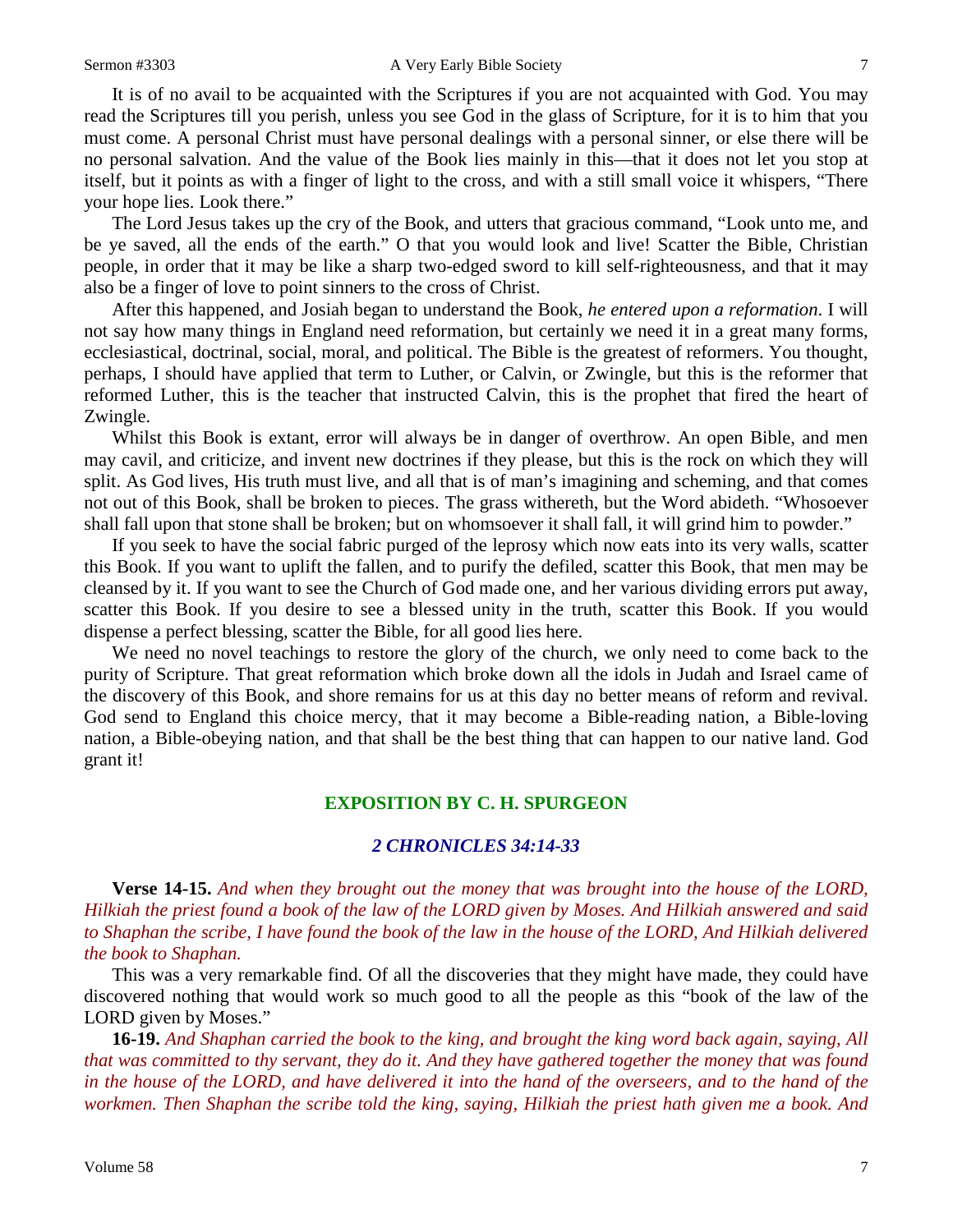## *Shaphan read it before the king. And it came to pass, when the king had heard the words of the law, that he rent his clothes.*

Such was his horror upon discovering how they had all sinned, and how many terrible judgments were to be inflicted upon them because of all that long time of sin, that he rent his clothes.

**20-21.** *And the king commanded Hilkiah, and Ahikam the son of Shaphan, and Abdon the son of Micah, and Shaphan the scribe, and Asaiah a servant of the king's, saying, Go, inquire of the LORD for me, and for them that are left in Israel and in Judah, concerning the words of the book that is found:*

Oh, that all who read God's Book now would do as young Josiah did! If there be any difficulty in a book, the short way to get to understand it is to inquire of the author, and surely, never is there greater wisdom than having read any of the deep mysteries or solemn threatenings in this Volume, and feeling ourselves staggered by them, we inquire of the Lord concerning them.

I believe that there is many a puzzling passage in the Bible on purpose that we may be driven to inquire of the Lord about it. If the Book were all so easy of understanding that, at the first reading of it, we could comprehend all its meaning, we might, perhaps, keep away from God, but He has purposely given us many dark sentences, and made the sense to be somewhat obscure in order that we may wait upon His enlightening Spirit, and so obtain instruction, for the Spirit of God is more useful to us even than the Word itself is. Great as the blessing of the Book is, the blessing of the living Spirit is greater still, and anything is good that drives us to Him. That which had influenced the mind of Josiah was the terror of the Book.

**21-28.** *For great is the wrath of the LORD that is poured out upon us, because our fathers have not kept the word of the LORD, to do after all that is written in this book. And Hilkiah, and they that the king had appointed, went to Huldah the prophetess, the wife of Shallum the son of Tikvath, the son of Hasrah, keeper of the wardrobe; (now she dwelt in Jerusalem in the college:) and they spake to her to that effect.* 

*And she answered them, Thus saith the LORD God of Israel, Tell ye the man that sent you to me, Thus saith the LORD, Behold, I will bring evil upon this place, and upon the inhabitants thereof, even all the curses that are written in the book which they have read before the king of Judah: because they have forsaken me, and have burned incense unto other gods, that they might provoke me to anger with all the works of their hands; therefore my wrath shall be poured out upon this place, and shall not be quenched. And as for the king of Judah, who sent you to inquire of the LORD, so shall ye say unto him, Thus saith the LORD God of Israel concerning the words which thou hast heard; because thine heart was tender, and thou didst humble thyself before God, when thou heardest his words against this place, and against the inhabitants thereof, and humbledst thyself before me, and didst rend thy clothes, and weep before me, I have even heard thee also, saith the LORD. Behold, I will gather thee to thy fathers, and thou shalt be gathered to thy grave in peace, neither shall shine eyes see all the evil that I will bring upon this place, and upon the inhabitants of the same. So they brought the king word again.*

When God selects an instrument for His own service, how well He tunes it for the use to which it is to be put! Here is a woman, a married woman, and she is selected to be the Lord's prophetess to the king, but never has any man spoken more bravely than she did. Her opening words show a holy courage which is lifted above all fear of men, "Thus saith the LORD God of Israel, Tell ye the man that sent you to me," for before God kings are only men, and though Huldah was only a subject of Josiah, see with what real dignity God's ordination had invested her. Josiah was not to succeed in the reformation of Israel. He was true and sincere, but the people were steeped in hypocrisy, and formality, and idolatry, and they did not go with the king in all his root and branch reforms. They still clung in their hearts to their idols, and therefore they must be destroyed, and the nation must be carried away captive.

It was, however, a very singular promise that God gave to Josiah, "I will gather thee to thy fathers, and thou shalt be gathered to thy grave in peace." Yet he was mortally wounded in battle, so how could that promise be fulfilled? You know how it could be. However we may die—if sword or plague or fire consume the saints among the rest of mankind, their very deaths and graves are blest. There was no